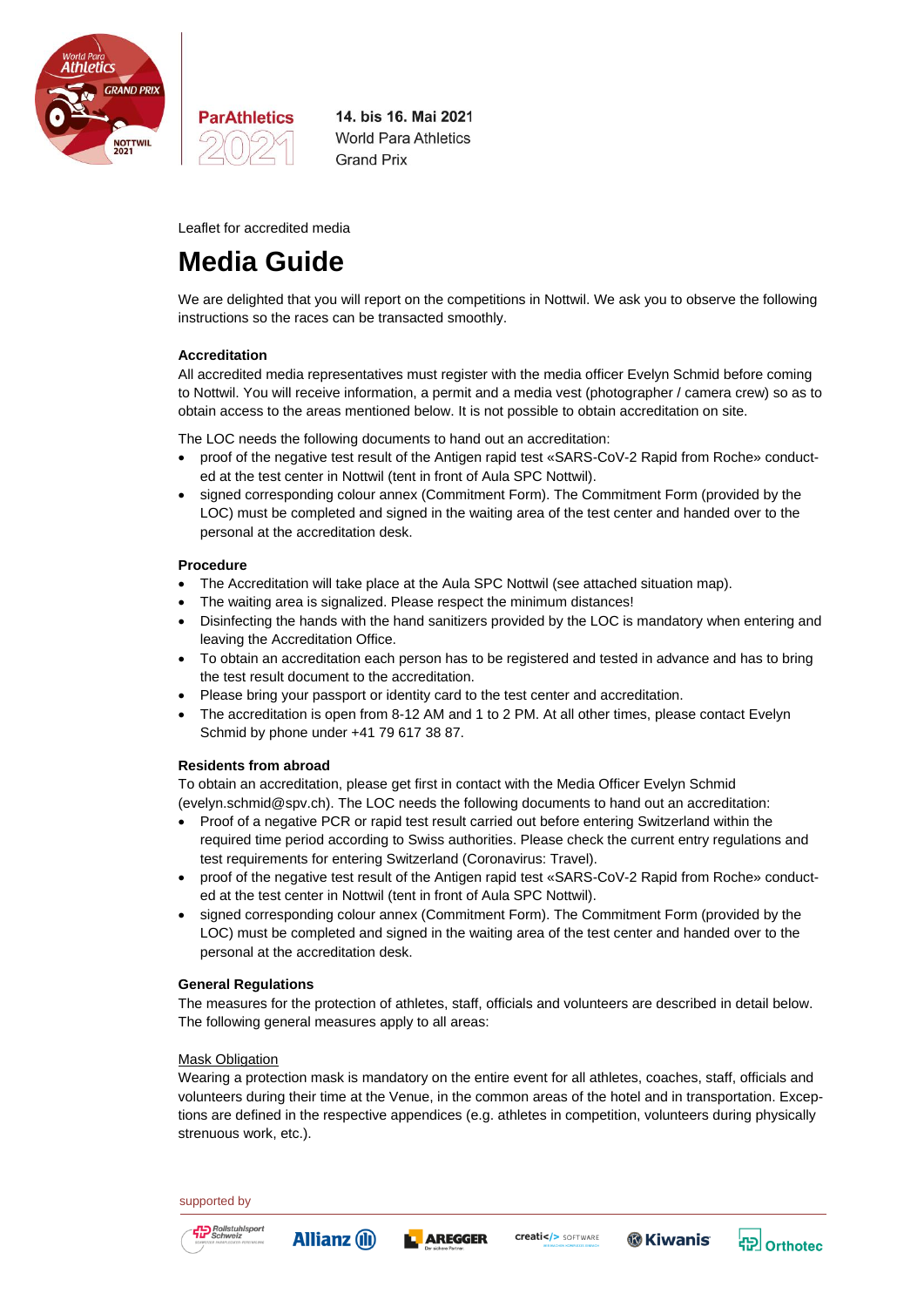



14. bis 16. Mai 2021 **World Para Athletics Grand Prix** 

No requests for dispensation from the mask obligation will be granted. Protection comes first!

The protection mask must cover the mouth and nose at all times. The following masks are mandatory: Indoor: disposable surgical masks

Outdoor: disposable surgical masks or certified fabric masks.

Non-certified fabric masks, FFP masks with filters or other masks are not permitted!

#### Exclusion from the event

Repeated violation of the mask obligation may result in the exclusion of the respective person or the withdrawal of accreditation.

# Hygiene Rules

Everyone is required to adhere to common personal hygiene rules including regular disinfection of hands and compliance with sneeze etiquette. Adequate hand sanitizers will be provided by the LOC in the common use areas.

#### Social Distancing

The distance rules must remain consistent. Especially during catering (at least 1.5 m to other people). Participants will be made aware of the this with signs.

## **Media Centre**

This year, there are no work spaces available to you in the Media Centre. The Media Centre provides you with a fast internet connection (10 MB) and there is Wifi everywhere. Instructions for using the free public Wifi will be available on location (SSID «ParAthletics» and the password «Nottwil2021»).

Note that the electrical sockets used in Switzerland are different to those used in much of Europe (plug-type J, system also called SEV 1011). Please bring your own adapter, as none will be provided.

#### **Access authorization**

Please always note the instructions from the organizing committee, the IPC and the competition judges.

You usually have access to the following areas:

- spectator area
- Mixed Zone: After-race interviews
- Zone inside the competition lanes, yellow ground (only photographers and camera crews). Please do not obstruct any athlete.
- Zone for Finish Line Photos (marked area on the finish line)
- Media Centre: Only accredited media representatives.

The following areas are not accessible to media representatives:

- Racetrack.
- Closed-off timekeeping area (view must be guaranteed.)
- Timing Tower
- Athletes preparation area
- Sports hall and Organising Committee rooms

## **Filming in the Swiss Paraplegic Centre**

The Swiss Paraplegic Centre (SPC) is a hospital. Filming in the building and directly in front of it are therefore not permitted. It must also be ensured in the broader context of the SPC that no patients are photographed or filmed.

supported by



**L** AREGGER **Allianz** (ii)